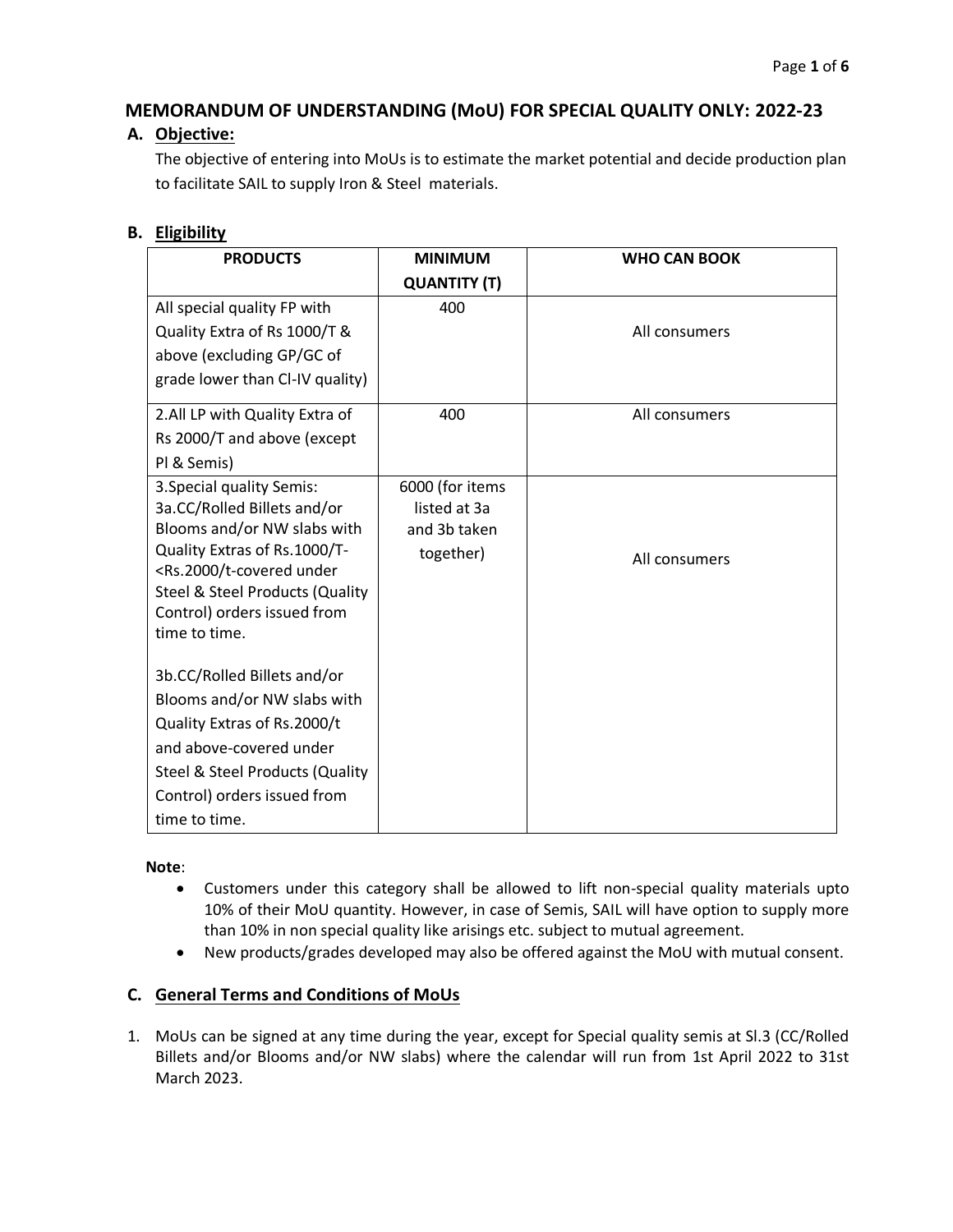- 2. Duration of Special quality MoUs (except Special quality Semis) will generally before a maximum period of one year from the date of signing of such MoUs.
- 3. Single MoUs can be signed with companies/firms having units at different locations operating under the same name and style.
- 4. Single MoUs can be signed with Group Sister Companies with whom MoUs have been entered in the previous years. SAIL may also consider applications for fresh cases for Group Sister Companies as well as Holding Companies & Subsidiary Companies. Partnership/Proprietorship firms in the LPG cylinder manufacturing segment may also be considered subject to legal clearance.
- 5. Enhancement of quantity under MoU scheme may be considered by SAIL after due review subject to lifting being lower than 120 % of the MoU quantity at the time of receipt of request from the customer for enhancement. The option for enhancement for Special quality Semis is to be exercised by the customers latest by 31.01.2023 and for other categories, at least one month before the completion of the MoU period.
- 6. Annual MoU booking quantity can be reduced up to 90% level of the original booking quantity (except for LPG HR Coils where reduction can be done up to 80% level) at the option of the customer. The reduction of MoU quantity will be allowed maximum once only (except for LPG HR Coils where maximum two times reduction are allowed) during the MoU period. Such an option for reduction can be exercised by the customer latest by 31st December 2022 for Special Quality Semis and at least two months before end of MoU period for other categories. However, in case MoU quantity has been enhanced at customer's request, the option for reduction in quantity subsequently will not be available to the customer.
- 7. SAIL may also exercise the option of reducing the MoU quantity up to 90% of the original level at any point of time.

#### **D. Interest Free Credit (IFC)**

a) Interest Free Credit (IFC) upto 15 days may be offered on monthly 100 T and above lifting. Higher level of credit may also be considered by SAIL based on merit.

b) IFC for LPG HR Coils:

| Annual MoU Quantity | No. of days IFC |  |  |
|---------------------|-----------------|--|--|
| 400 - 1400 t        | 15              |  |  |
| >1400-2400 t        | 21              |  |  |
| >2400-3400 t        | 30              |  |  |
| >3400-5400 t        | 45              |  |  |
| >5400 t             | 60              |  |  |

#### **c) There will be no IFC for Special quality Semis**

#### **Terms & Conditions of IFC:**

- a. IFC will be allowed on actual quantity lifted.
- b. In respect of group sister companies signing a single MoU, the IFC slab applicable will be decided by adding up the purchases of all the units. In case of consumers with more than one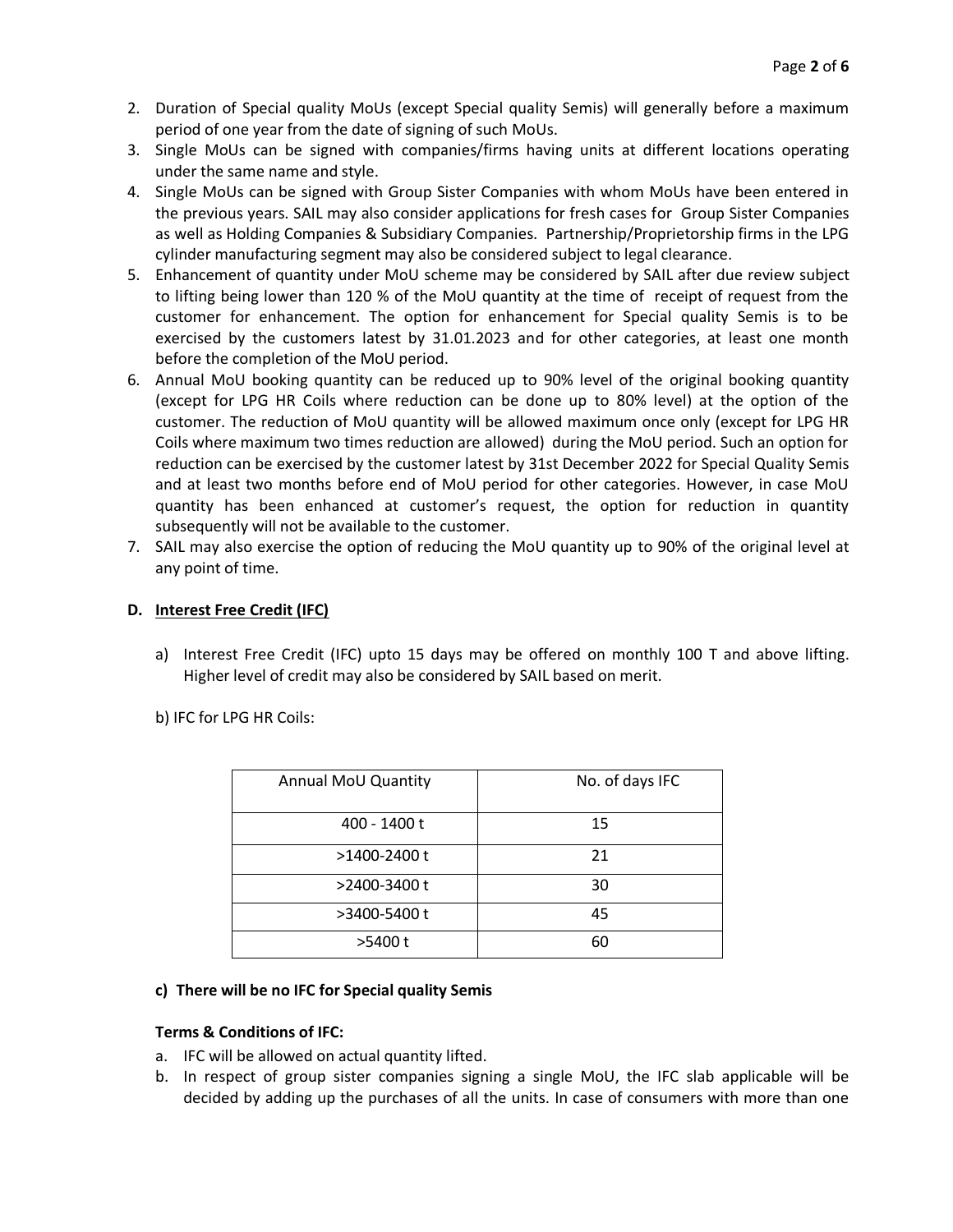unit in the same name and style also, IFC slab applicable will be decided by adding up the purchases of all the units.

- c. Equivalent cash discount, at rates as applicable from time to time on credit sales, may be allowed against entitled IFC.
- d. Penal interest at rates applicable from time to time would be charged by SAIL for delay in making payment by customers after expiry of entitled period of IFC as per MoU or at the expiry of mutually extended credit period, if any.

#### **E. Turnover Discount**

The TOD entitlements (for products other than Special Quality Semis) against MoU bookings :

| <b>Products</b>                   | <b>Annual Lifting (T)</b> | TOD (Rs./T) |  |
|-----------------------------------|---------------------------|-------------|--|
| <b>Other than Special Quality</b> | 400-1200                  | 125         |  |
| Semis                             | >1200-6000                | 175         |  |
|                                   | >6000-10000               | 225         |  |
|                                   | >10000-26000              | 275         |  |
|                                   | >26000                    | 325         |  |
| <b>Special Quality Semis</b>      | 6000-20000                | 125         |  |
|                                   | >20000-35000              | 150         |  |
|                                   | >35000-50000              | 175         |  |
|                                   | $>50000 - 80000$          | 200         |  |
|                                   | >80000                    | 225         |  |

#### **Terms & Conditions of Turnover Discount:**

a. TOD will be paid on actual quantity lifted subject to successful completion of MoU but limited to maximum 120% lifting of original/enhanced MoU quantity. However, SAIL may consider release of TOD in cases bearing merit subject to fulfilment of 90 % lifting against the original/enhanced booking quantity. The rate of TOD shall correspond to the slab pertaining to the actual quantity lifted but not exceeding the slab pertaining to 120% of original booking quantity.

The payment of TOD will be made at the end of the MoU period and normally within one month after completion of MoU period. TOD shall be paid only after taking into account all the credit notes and debit notes and after realization of all outstanding payments including sales under credit.

Higher TOD of Rs.50/-per tonne **[except for Special Quality Semis]** shall be payable to successful MOUs of 2021-22 on successful completion of MOUs in 2022-23 to those customers who sign MOUs for a quantity either equal to their off-take or the original MOU quantity in 2021-22, whichever is higher, subject to lifting of original MOU quantity of 2022-23 without reducing. **In case of Special Quality Semis higher TOD shall be @Rs. 25/- per tonne subject to above condition.**

b. TOD will be paid on flat rate and not on incremental basis. However, quantity sold through plant disposals, tender sales, and materials returned under quality complaint will not be taken into account for calculation of TOD.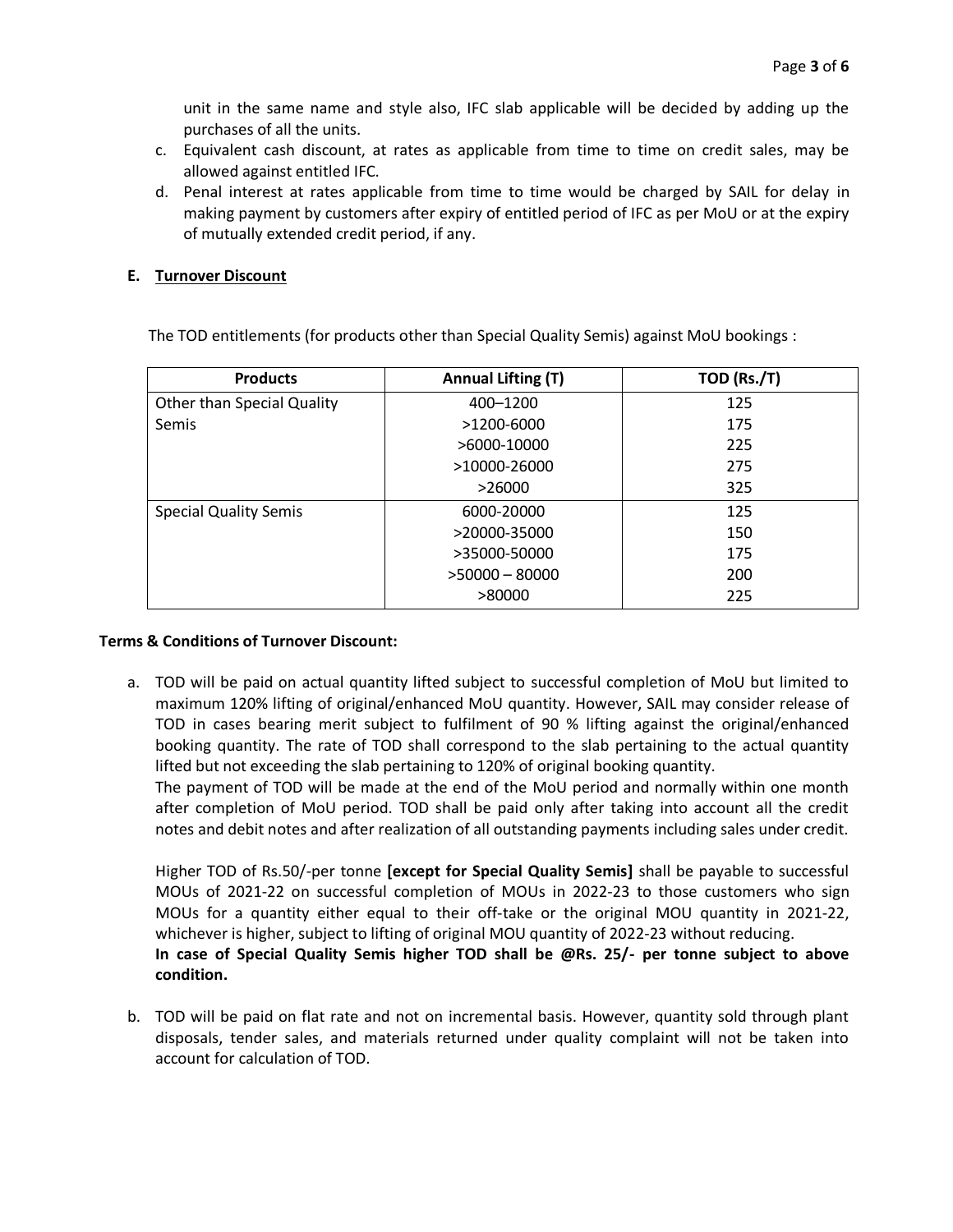In cases where customer falls short of quantity to be eligible for TOD benefit, the tonnage lifted by the customer, but returned under quality complaint, will be considered as a part of actual lifting for the purpose of eligibility. However, TOD will not be paid for such quantity.

- c. In case the option of reducing the original booking quantity is exercised by the customer latest by two months before the completion of the MoU period the customer would be titled to TOD only to the extent of the reduced quantity and not upto 120% of the reduced quantity. The rate of TOD shall correspond to the slab applicable to the reduced quantity.
- d. In case SAIL exercises the option of reducing the MoU quantity, TOD would be admissible upto 120% of the reduced quantity. If quantity lifted is below the minimum slab arising out of reduction in MoU quantity at SAIL's option, the rate of the minimum slab will be applicable for determining the quantum of TOD.
- e. In the case of a Company having units all over the country operating under the same name and style, for calculation of TOD, purchases of all the units will be added, provided they had entered into a single Annual MoU covering requirements of all the units. Similarly, for calculation of TOD, purchases of all units of a group company will be added provided a single Annual MoU had been signed for different units of the Group Company.

#### **F. Consistency Incentive**

| Minimum monthly lifting<br>(as % of annual MoU<br>booking quantity)<br><b>[Except for Semis]</b> | Consistency rate(Rs/t)<br>[Except for Semis] |  |
|--------------------------------------------------------------------------------------------------|----------------------------------------------|--|
| 5%                                                                                               | 75                                           |  |
| 6.5%                                                                                             | 100                                          |  |

- a. Consistency Incentive will be payable subject to successful completion of MoU any time during the year and shall be paid alongwith TOD at the end of the MoU period and normally within one month after completion of MoU period. Consistency Incentive shall be paid on actual quantity lifted limited to maximum 120% lifting of original/enhanced MoU quantity.
- b. In case of non-fulfilment of the condition of consistent lifting in any two months during the period of MoU on account of the customer due to valid reasons, SAIL may consider to condone the same.
- c. If on account of SAIL's inability to supply despite the customer having released the orders in time, SAIL may not consider this as an inconsistency.

#### **G. Other Terms and Condition of MoU**

- 1. Normally prices shall be kept firm for the ordered quantity for execution within a calendar month. However, firm prices for supplies in a calendar quarter can also be considered.
- 2. Any variation in the statutory duties and levies viz. GST etc. as well as freight as applicable shall be payable by the customer.
- 3. If any consumer desires to lift materials from different locations, indicative breakup of the quantities to be lifted from each location will have to be provided at the time of signing of the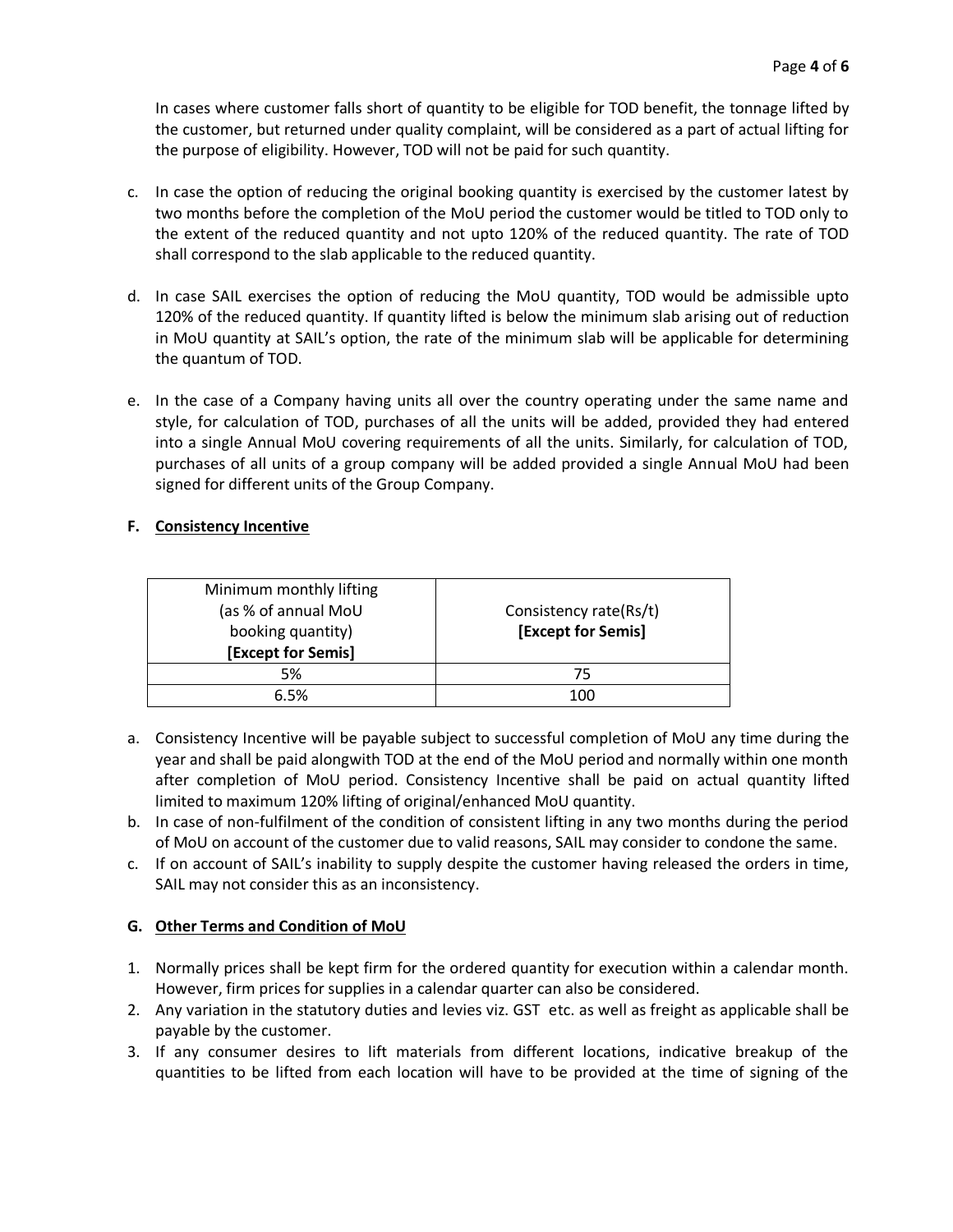MoU. However, inter-location adjustment of MoU quantities may be considered by SAIL. For successful completion of MoU, their offtake at all locations put together would be considered.

- 4. Quantity of supply in a month will normally be reckoned with reference to RRs/Challans raised during the month for direct despatch by Rail/stockyard deliveries respectively and applicable MoU benefits paid accordingly. In case of direct dispatch by road, date of plant invoice would be reckoned as the date of dispatch.
- 5. In case SAIL is not able to supply the material against accepted orders of the customer during the last month of the MoU period, the backlog may be considered by SAIL for servicing till the end of the following month. The price applicable shall be the price prevailing on the date of RR for direct despatch by Rail/date of plant invoice (for direct despatch by road)/ date of Challan for stockyard delivery. Such quantities against backlogs would be deemed to have been supplied against MoUs for the period of the MoU and associated benefits would be passed on accordingly.
- 6. SAIL may consider supply against MoU from other branches of the regions at the request of the customer subject to availability.
- 7. If actual lifting during the first six months falls below 40% of the booked quantity, the MoU would stand discontinued. However SAIL may consider continuation of the MoU subject to fulfillment of 15% of MoU quantity in the first 3 months even if actual lifting during first six months falls below 40% of booked quantity. In such cases, SAIL can reduce the MoU quantity below 90% of the original MoU quantity during the MoU period.
- 8. SAIL will have the option to supply the material either through stockyard or through direct dispatch basis or in combination of both.
- 9. Customers would be required to make financial arrangement(s) for the material supplied by SAIL on direct dispatch basis.

=============0000000===========